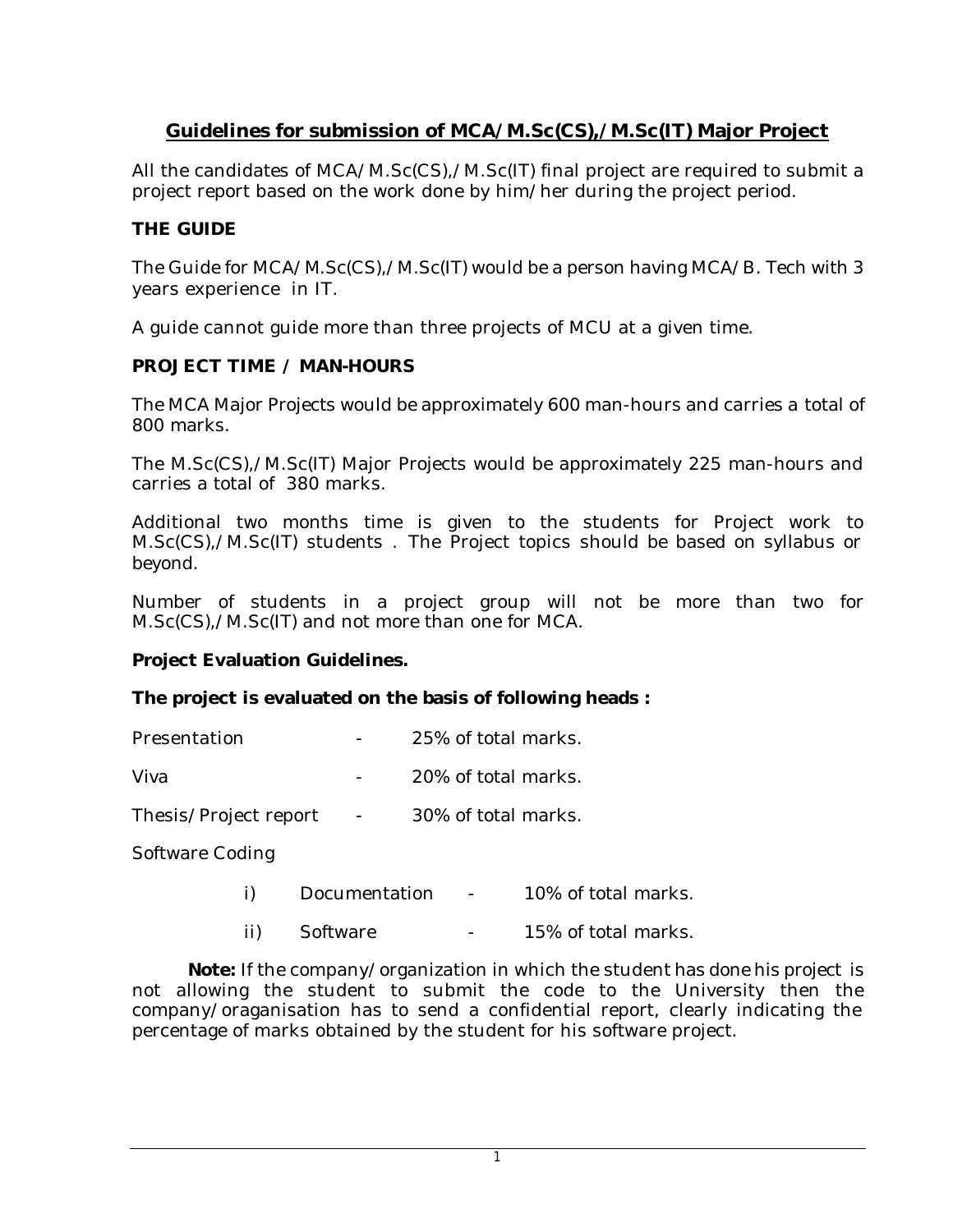If on the basis of viva if the examiner feels that the project work has not actually being done by the student then he/she can allot zero marks for software coding.

## **SUMMARY/ABSTRACT**

All students must submit a summary/abstract separately with the project report. Summary, preferably, should be of about 3-4 pages. The content should be as brief as is sufficient enough to explain the objective and implementation of the project that the candidate is going to take up. The write up must adhere to the guidelines and should include the following

- $\Box$  Name / Title of the Project
- $\Box$  Statement about the Problem
- $\Box$  Why is the particular topic chosen?
- $\Box$  Objective and scope of the Project
- $\Box$  Methodology (including a summary of the project)
- $\Box$  Hardware & Software to be used
- $\Box$  Testing Technologies used
- $\Box$  What contribution would the project make?

TOPIC OF THE PROJECT- This should be explicitly mentioned at the beginning of the Synopsis. Since the topic itself gives a peep into the project to be taken up, candidate is advised to be prudent on naming the project. This being the overall impression on the future work, the topic should corroborate the work.

OBJECTIVE AND SCOPE: This should give a clear picture of the project. Objective should be clearly specified. What the project ends up to and in what way this is going to help the end user has to be mentioned.

PROCESS DISCRIPTION: The process of the whole software system proposed, to be developed, should be mentioned in brief. This may be supported by DFDs / Flowcharts to explain the flow of the information.

RESOURCES AND LIMITATIONS: The requirement of the resources for designing and developing the proposed system must be given. The resources might be in form of the hardware/software or the data from the industry. The limitation of the proposed system in respect of a larger and comprehensive system must be given.

CONCLUSION: The write-up must end with the concluding remarks-briefly describing innovation in the approach for implementing the Project, main achievements and also any other important feature that makes the system stand out from the rest.

#### **The following suggested guidelines must be followed in preparing the Final project Report:**

Good quality white executive bond paper A4 size should be used for typing and duplication. Care should be taken to avoid smudging while duplicating the copies.

Page Specification : (Written paper and source code)

Left margin - 3.0 cms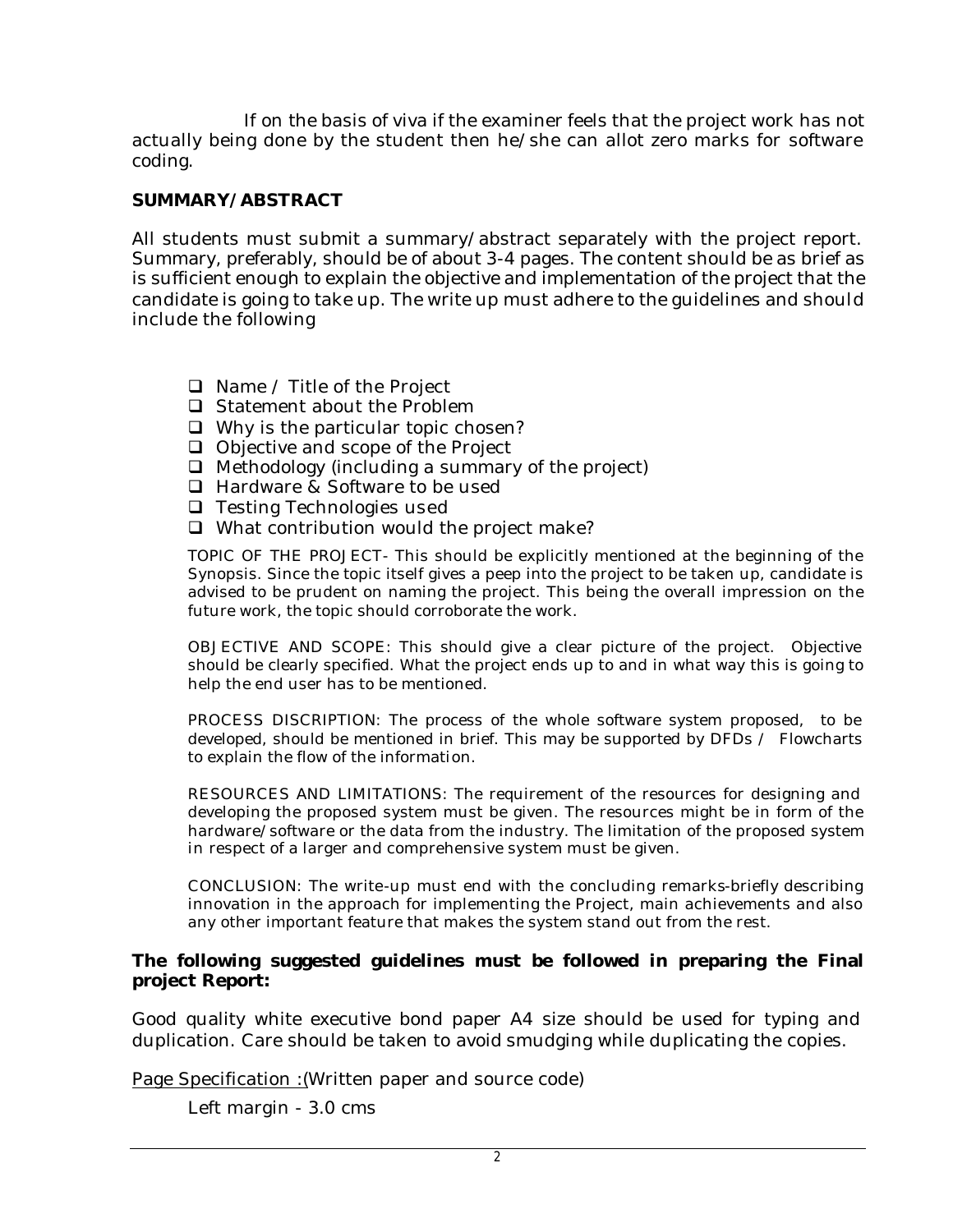Right margin- 2.0 cms

Top margin 2.54 cms

Bottom margin 2.54 cms

Page numbers - All text pages as well as Program source code listing should be numbered at the bottom center of the pages.

**Normal Body Text: Font Size**: 12, Times New Roman, Double Spacing, Justified. 6 point above and below para spacing

**Paragraph Heading Font Size:** 14, Times New Roman, Underlined, Left Aligned. 12 point above & below spacing.

**Chapter Heading Font Size:** 20, Times New Roman, Centre Aligned, 30 point above and below spacing.

**Coding Font size :** 10, Courier New, Normal

**Submission of Project Report to the University:** The student will submit his/her project report in the prescribed format. The Project Report should include:

- $\Box$  One copy of the summary/abstract.
- $\Box$  One hard Copy of the Project Report.
- $\Box$  Soft copy of project on Floppy/CD in a thick envelope pasted inside of the back cover of the project report.
- $\Box$  The Project Report may be about 75 pages (excluding coding).

## **FORMAT OF THE STUDENT PROJECT REPORT ON COMPLETION OF THE PROJECT**

- 1. Cover Page as per format
- 2. Acknowledgement
- 3. Certificate of the project guide/Centre Manager as at Annexure III
- 4. Certificate of the Company/Organisation(for direct candidates)
- 5. Synopsis of the Project
- 6. Main Report
	- $\Box$  Objective & Scope of the Project
	- □ Theoretical Background
	- $\Box$  Definition of Problem
	- $\Box$  System Analysis & Design vis-a-vis User Requirements
	- $\Box$  System Planning (PERT Chart)
	- $\Box$  Methodology adopted, System Implementation & Details of Hardware & Software used
	- $\Box$  System Maintenance & Evaluation
	- $\Box$  Cost and benefit Analysis
	- $\Box$  Detailed Life Cycle of the Project
		- o ERD, DFD
		- o Input and Output Screen Design
		- o Process involved
		- o Methodology used for testing:
		- o Test Report, Printout of the Reports, Printout of the Code Sheet
	- $\Box$  User/Operational Manual including security aspects, access rights, back up, controls, etc.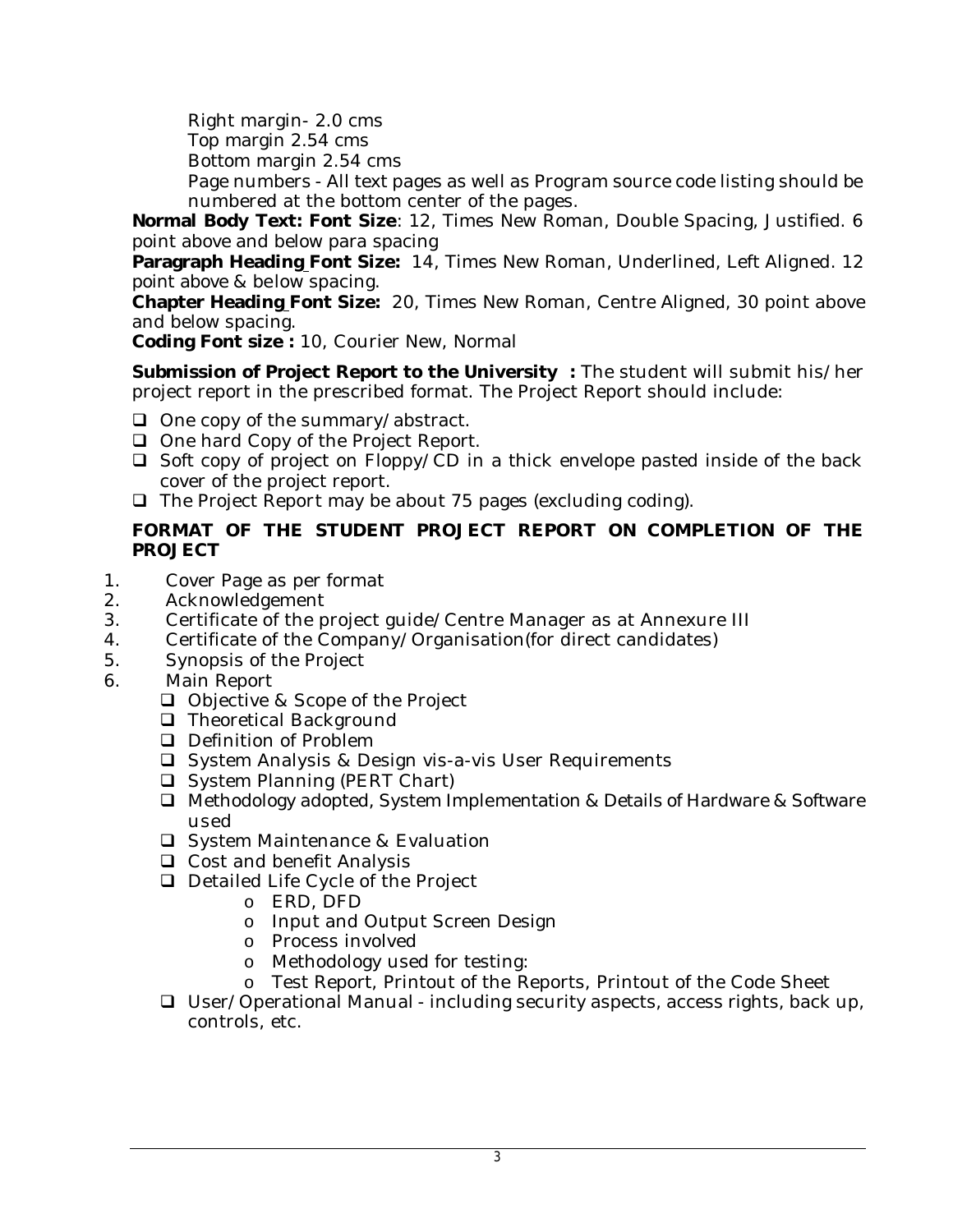## **Annexure:**

- 1. Brief background of the organisation where the student has developed the project.
- 2. Data Dictionary (This should give a catalogue of the data elements used in the system / sub system developed. The following are the details required. Write NA if NOT applicable :

Data Name , Aliases, if any Length (Size) Type, Numeric, Alpha, Binary etc.

- 3. List of abbreviations, Figures, Tables
- 4. References

Bibliography Website

5. Soft copy of the project on CD/Floppy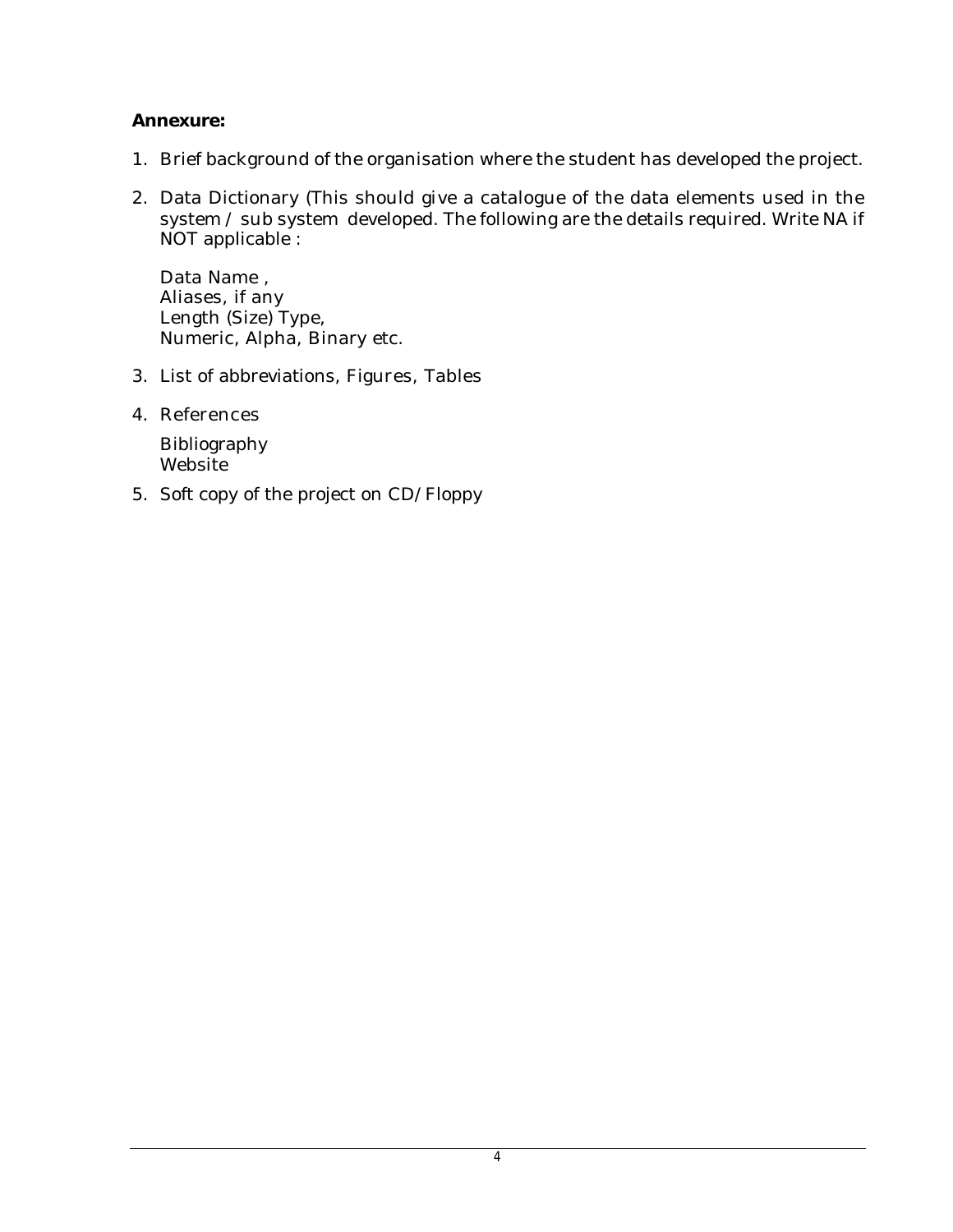Guide Name Full Address

## **CERTIFICATE**

This is to certify that this project entitled "  $xxxxxx$   $xxxx$   $xxxx$   $xxxx$   $xxxx$   $xxx$ " submitted in partial fulfillment of the degree of MASTER IN SCIENCE (Computer Science) to the Makhanlal Chaturvedi Rashtriya Patrakarita Vishwavidyalaya, Bhopal through xxxxxx xxxxx (Study Centre Name), done by Mr./Ms.

Roll No. \_\_\_\_\_\_\_\_\_\_\_\_\_\_\_\_ is an is an authentic work carried out by him/her at \_\_\_\_\_\_\_\_\_\_\_\_\_\_\_\_\_\_\_\_\_\_\_\_\_\_\_\_\_\_\_\_ under my guidance. The matter embodied in this project work has not been submitted earlier for award of any degree or diploma to the best of my knowledge and belief.

Signature of the student Signature of the Guide

5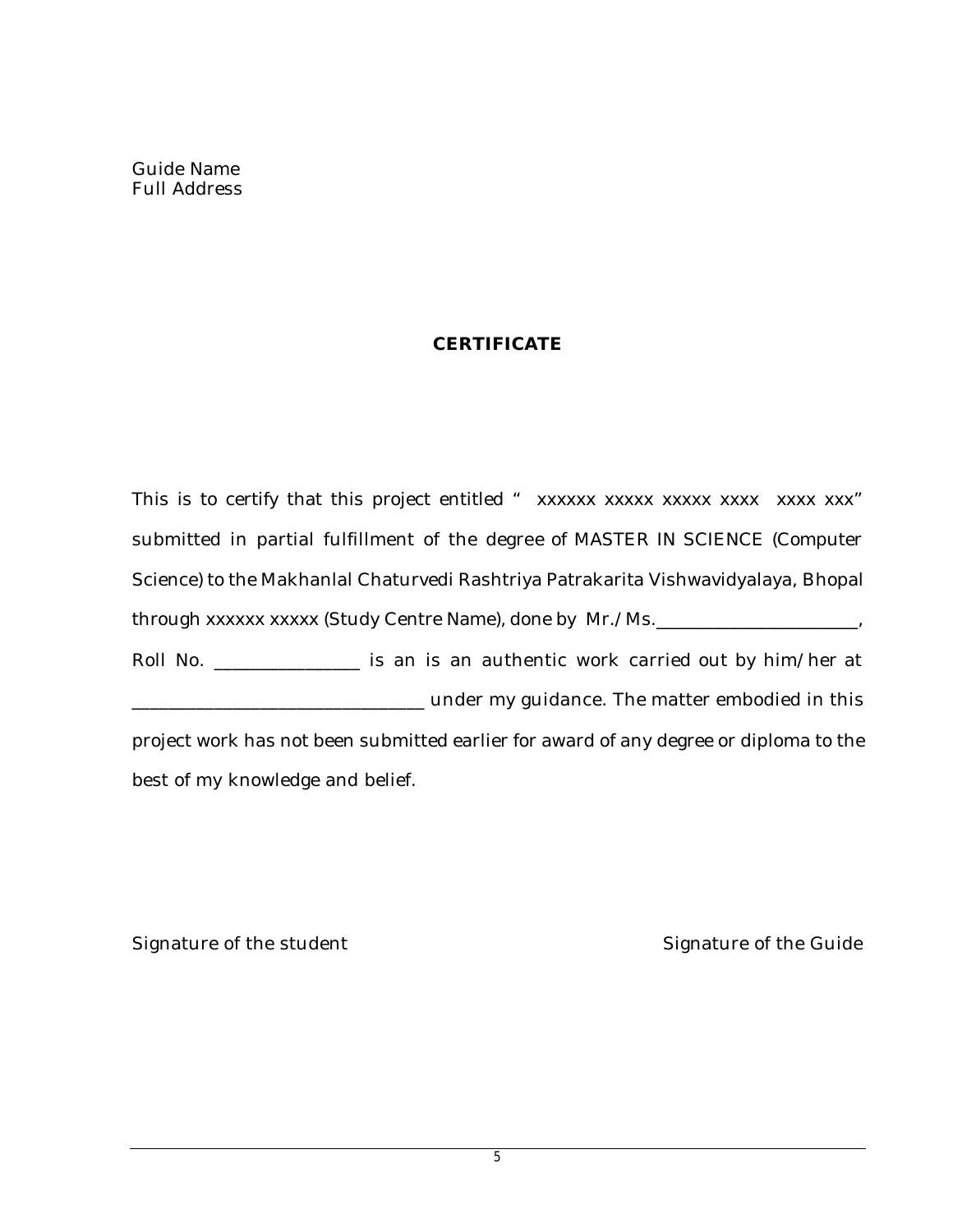# *Title of the thesis/report* (Times New Roman, Italic, Font size  $= 24$ )

Submitted in partial fulfilment of the requirements for the award of the degree of M.Sc in Computer Science (Bookman Old Style, 16 point, centre)

> **STUDY CENTRE** Study Centre Name and City

Guide Submitted by: (Guide Name) (Student's name) Roll No.:

**Submitted To** Makhanlal Chaturvedi Rashtriya Patrakarita Vishwavidyalaya, Bhopal

6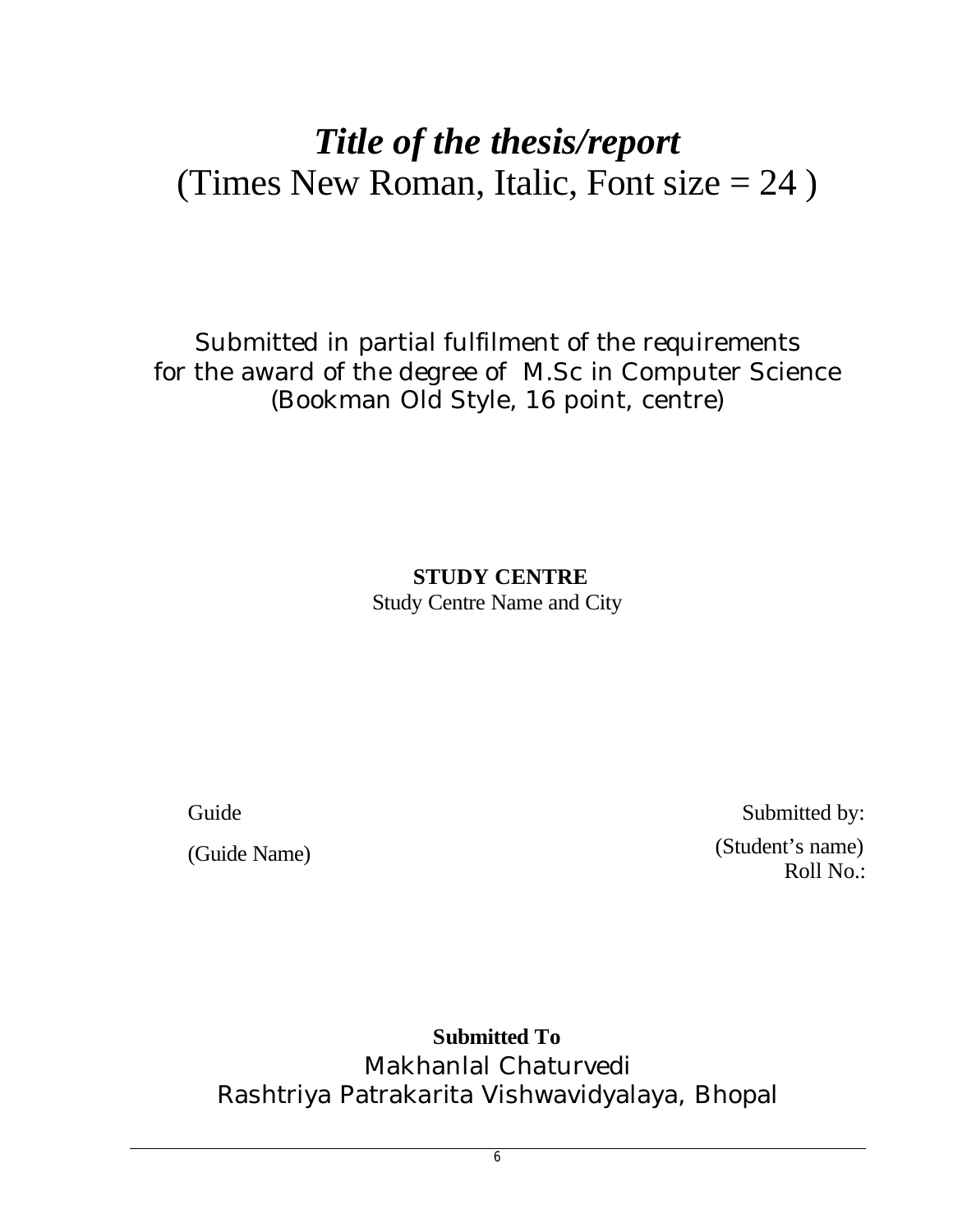#### **SELF CERTIFICATE**

This is to certify that the dissertation/project report entitled "\_\_\_\_\_\_\_\_\_\_\_\_\_\_\_\_\_\_\_\_\_\_\_\_\_\_\_\_\_\_\_\_\_\_\_\_\_\_\_\_\_\_\_\_\_\_\_\_\_\_\_" is done by me is an authentic work carried out for the partial fulfilment of the requirements for the award of the degree of M.Sc in Computer Science under the guidance of \_\_\_\_\_\_\_\_\_\_\_\_\_\_\_\_\_\_\_\_\_\_\_\_\_\_\_\_\_\_. The matter embodied in this project work has not been submitted earlier for award of any degree or diploma to the best of my knowledge and belief.

> Signature of the student Name of the Student Roll No. Study Centre Name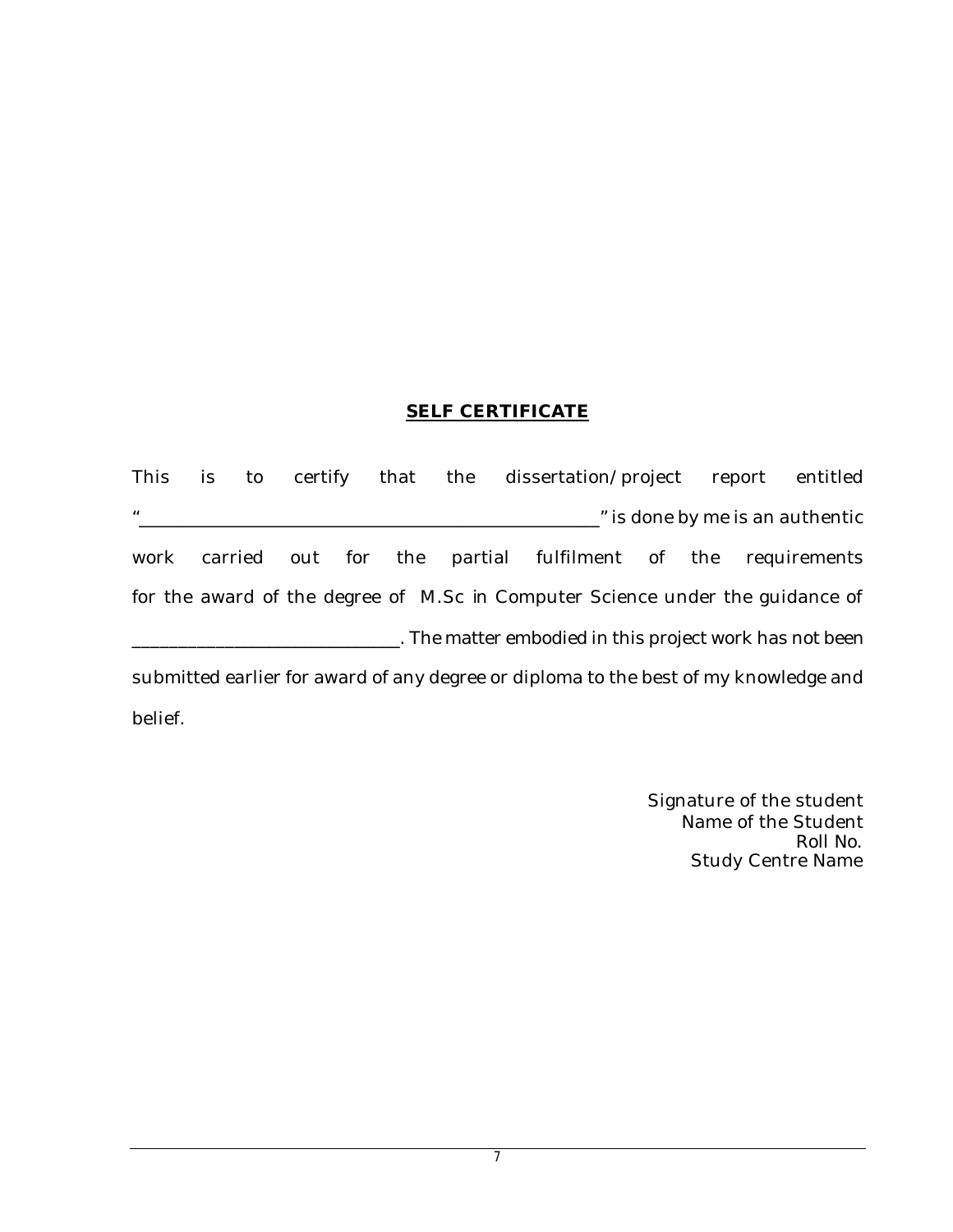## **ACKNOWLEDGEMENTS**

In the "Acknowledgement" page, the writer recognises his indebtedness for guidance and assistance of the thesis adviser and other members of the faculty. Courtesy demands that he also recognise specific contributions by other persons or institutions such as libraries and research foundations. Acknowledgements should be expressed simply, tastefully, and tactfully.

## **BIBLIOGRAPHY :(EXAMPLE)**

- 1. D.L. Carney, J.I. Cochrane, "The 5ESS Switching System: Architectural Overview," *AT&T Technical Journal*, vol. **64 ,** no. **6** , July-August 1985, pp. 1339- 1356.
- 2. A. Stevens, *C++ Database Development*, MIS Press, New York, 1992, p. 34.
- 3. J. Martin, *Computer Data-base Organization*, Prentice-Hall, Englewood Cliffs, NJ,1977, p. 53.
- 4. www. Ibm.com/in
- 5. www.intel.com/india